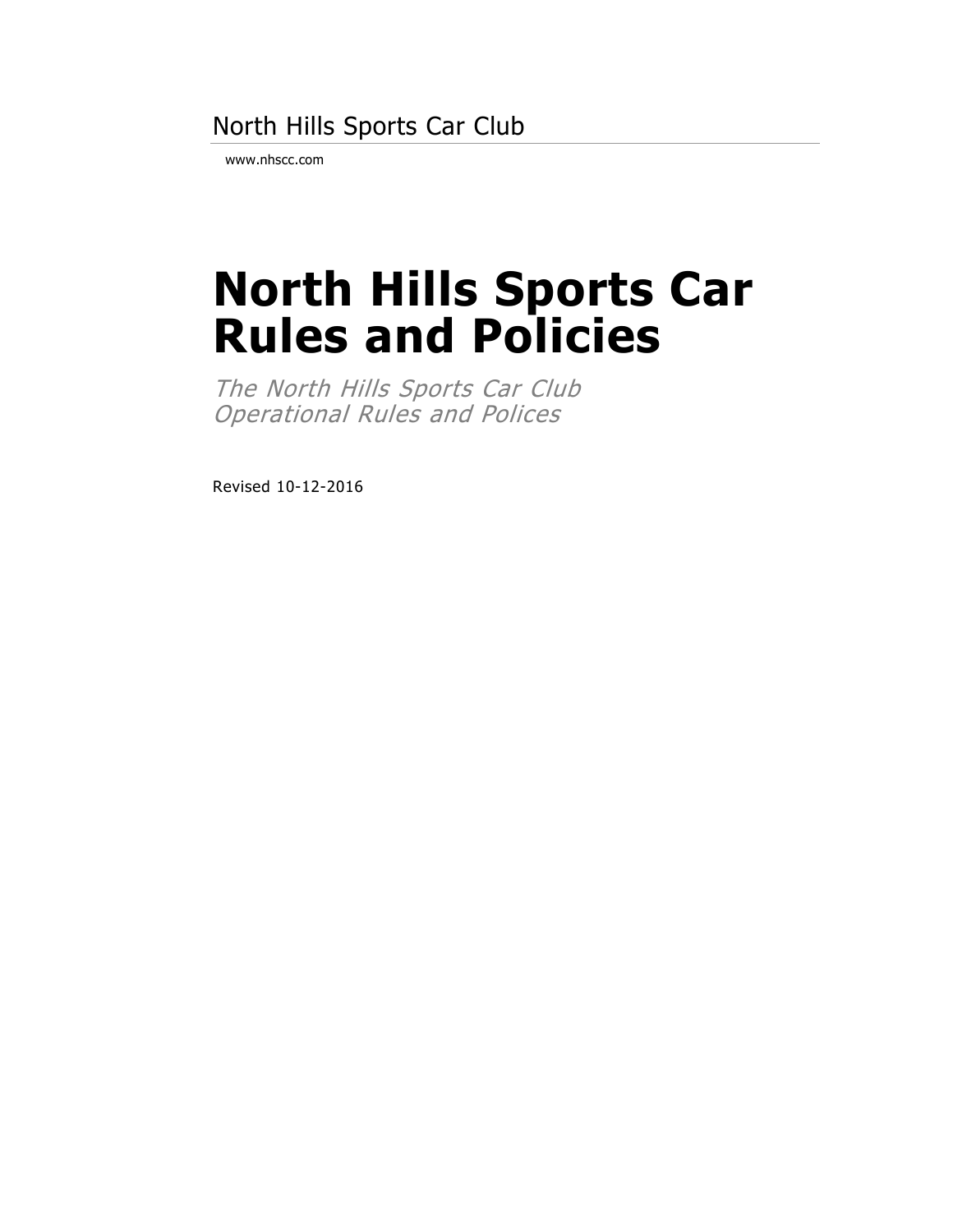## **Table of Contents**

|                                                               | 3 |
|---------------------------------------------------------------|---|
|                                                               |   |
|                                                               |   |
|                                                               |   |
|                                                               |   |
| <b>ARTICLE III - ELECTION OF OFFICERS AND BOARD MEMBERS 4</b> |   |
| <b>ARTICLE IV - FINANCES</b>                                  |   |
|                                                               |   |
|                                                               |   |
|                                                               |   |
|                                                               |   |
| ARTICLE VI - COMPETITION POINTS SYSTEM 8                      |   |
|                                                               |   |
|                                                               |   |
|                                                               |   |
| SECTION IV - CANCELLED AUTOCROSS EVENTS  10                   |   |
|                                                               |   |
|                                                               |   |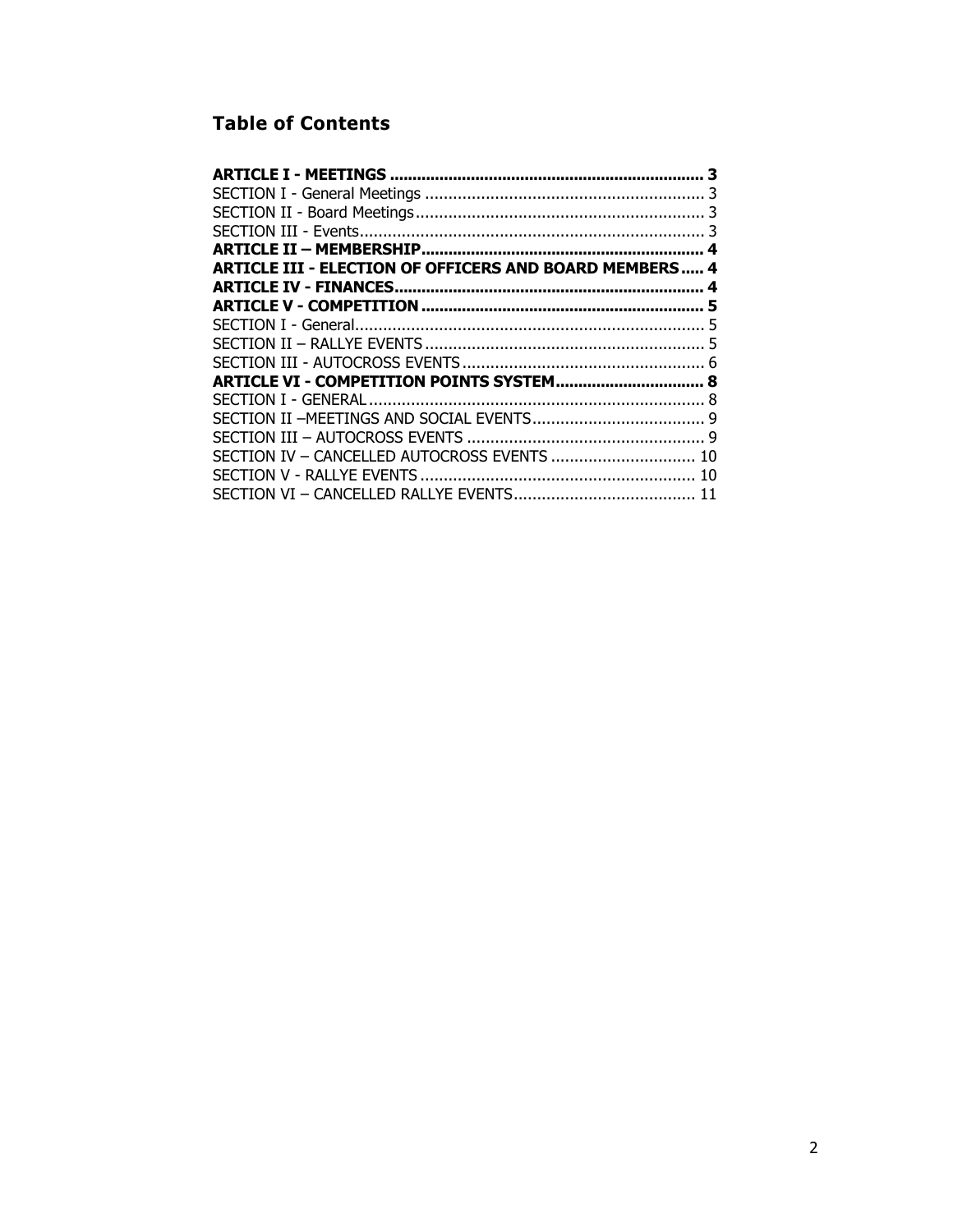## North Hills Sports Car Club Rules and Policies

The North Hills Sports Car Club Operational Rules and Polices

**Updated: November 2010**

## <span id="page-2-0"></span>**ARTICLE I - MEETINGS**

#### <span id="page-2-1"></span>**SECTION I - General Meetings**

- **1.** The General Meetings are traditionally held on the third Wednesday of each month unless otherwise announced, and begin at 8:00 P.M.
- **2.** The location of the General Meeting is given in the newsletter or in a meeting notice

#### <span id="page-2-2"></span>**SECTION II - Board Meetings**

- **1.** The Board of Directors meetings are usually held on the last Friday of the month, beginning at 8:45 P.M., to pass on recommendations and necessary business to the club membership.
- **2.** The Board consists of two members, one elected each year for a two year term. In addition; the meetings are attended by the four officers, the Trophy Chairman and the Webmaster of the Club. (Appointed positions) Other appointed officers may be invited to attend as necessary but do not have voting privileges.
- **3.** The Board meetings are usually held at the homes of the voting board members on a rotating basis.
- **4.** The Board meetings are open to the general membership. However, notices of these meetings are sent only to the Board Members, voting Officers and other Officers as necessary.

#### <span id="page-2-3"></span>**SECTION III - Events**

- **1.** Autocrosses and Rallies are traditionally held on the first Sunday after the General Members meeting.
- **2.** A Year End Banquet will be held in order to award the trophies to the winners of the Competition Points competition from the previous year.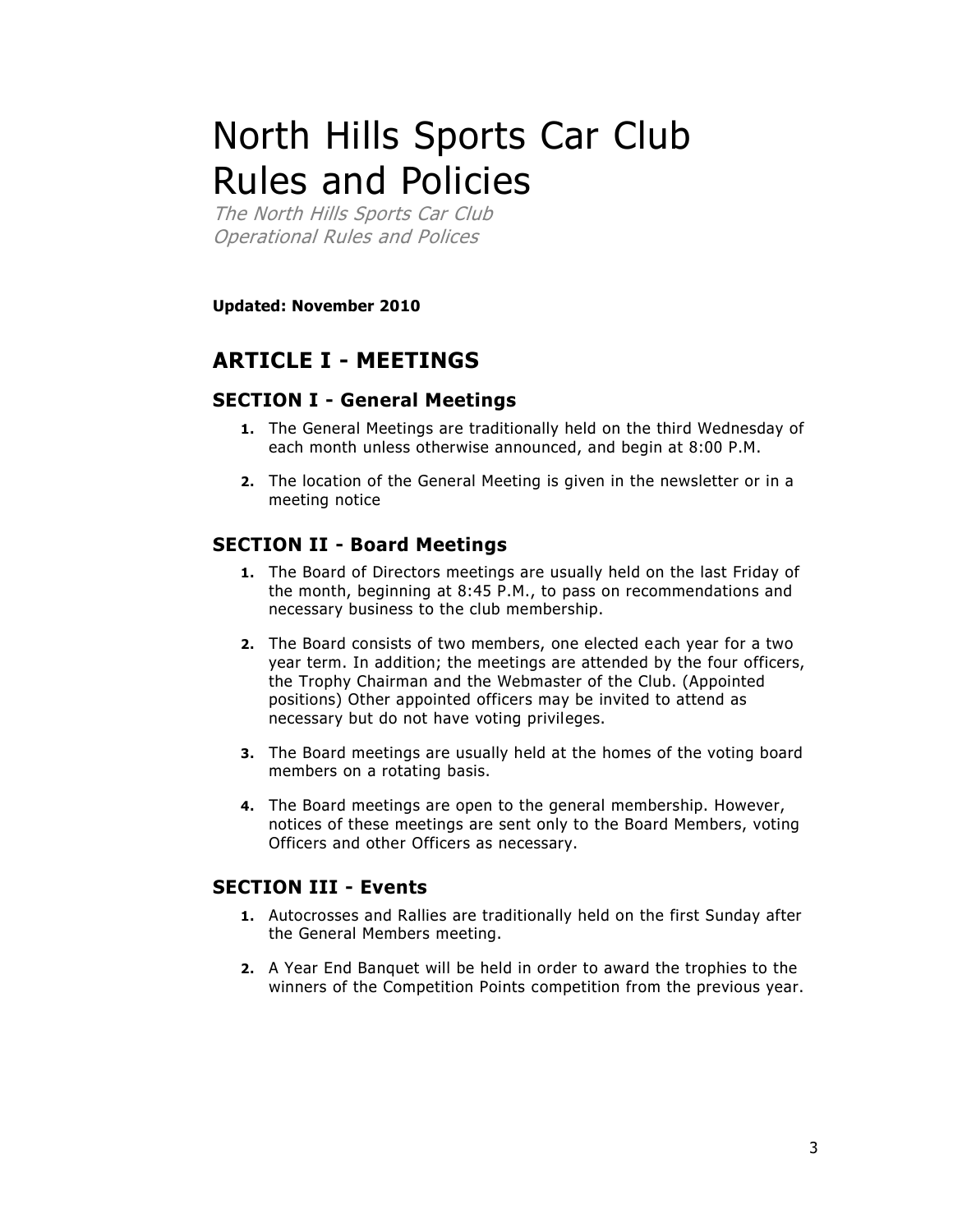## <span id="page-3-0"></span>**ARTICLE II – MEMBERSHIP**

- **1.** Membership is open to anyone at least eighteen (18) years of age.
- **2.** The membership fee is \$20.00 for individual membership. The Family Membership fee is \$30.00. (A family membership is defined to include the spouse and minor children less than eighteen (18) years of age). During a period when membership has lapsed, no voting rights are allowed, although a thirty (30) day grace period is allowed to renewing members for point's accrual.
- **3.** Memberships initiated in the last quarter of a year carry over for the next calendar year.

## <span id="page-3-1"></span>**ARTICLE III - ELECTION OF OFFICERS AND BOARD MEMBERS**

- **1.** Nominations will be opened at the January meeting and will remain open through the February or March meeting. At the close of that meeting, ballots will be prepared and mailed to each member. The ballots must be returned by the beginning of the March meeting to the Election Officer appointed by the Board. He will total the votes and announce the winners. The new officers will then take charge of the remainder of the March meeting.
- **2.** In the event of a tie, the position shall be determined by the casting of lots.

## <span id="page-3-2"></span>**ARTICLE IV - FINANCES**

- **1.** Enough money to cover an annual insurance premium will be maintained in a savings account.
- **2.** The Board will decide how much money will be spent on the Year-End Trophies and how much will be spent to subsidize the Year-End Banquet.
- **3.** All Social events shall be self-supporting.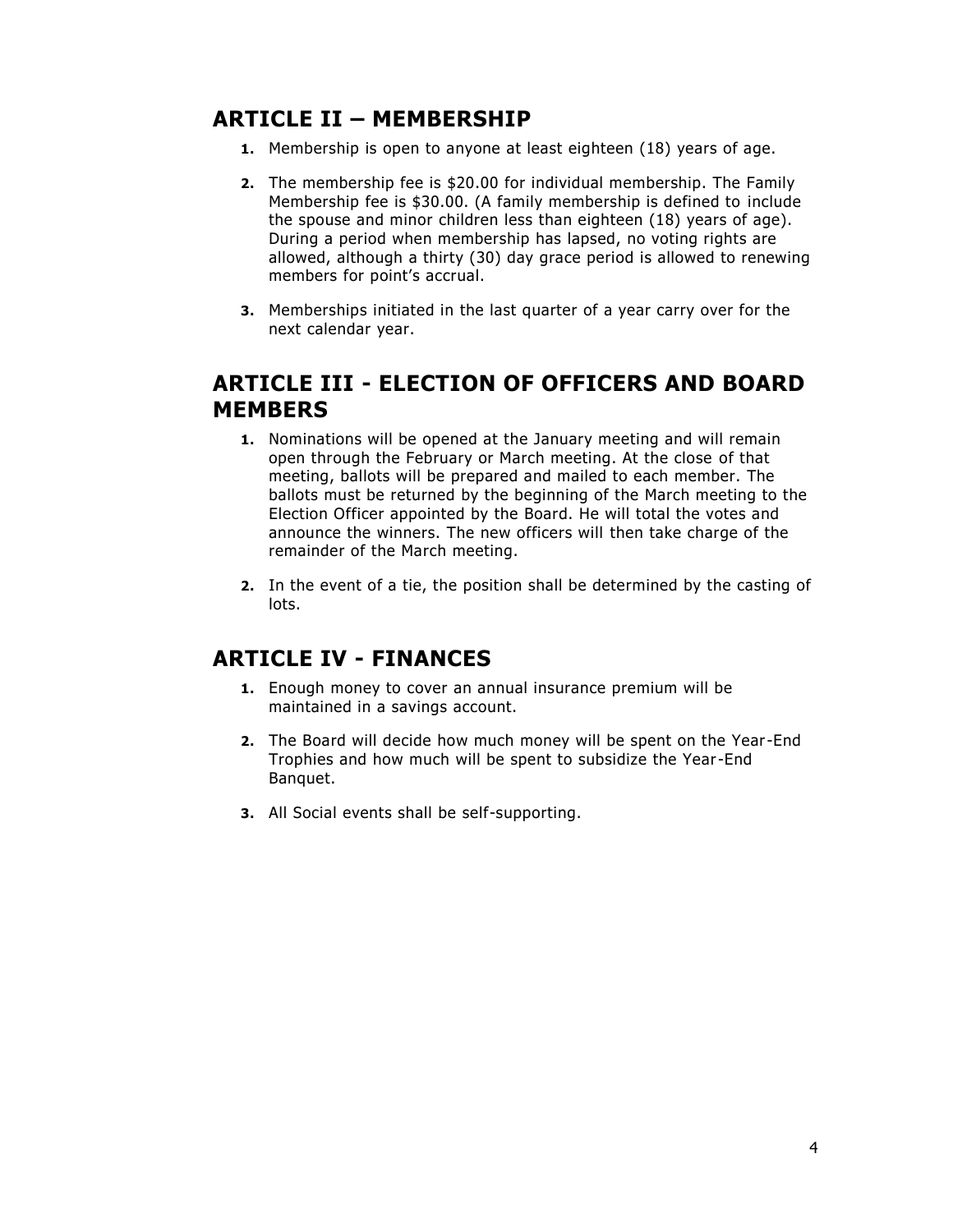## <span id="page-4-0"></span>**ARTICLE V - COMPETITION**

#### <span id="page-4-1"></span>**SECTION I - General**

- **1.** After each event, the chairperson shall turn over the results to the Secretary and the moneys together with a financial report to the Treasurer.
- **2.** The Board must authorize the club to subsidize after-event gettogethers and refreshments.
- **3.** The Chairperson or one of the co-chairpersons must have previously chaired or co-chaired such an event unless otherwise approved by the Board.
- **4.** Everyone involved with an event; the chairperson, workers, competitors, pit crews and spectators (if possible) shall sign a release form and list their status at the event. The release form shall be completed in full as per current insurance regulation.

#### <span id="page-4-2"></span>**SECTION II – RALLYE EVENTS**

- **1.** Entry fees are as follows;
- **2.** Members \$15.00
- **3.** Non-Members \$20.00
- **4.** Rallyes shall be checked out by an experienced rallyist.
- **5.** Instructions for finding the endpoint shall be given.
- **6.** Cars with a third party over twelve (12) years of age will be penalized 100 points unless otherwise specified in the General Instructions.
- **7.** Rallye Classes are as follows:
- **8.** EIA (Experienced/Equipped) No restrictions on experience or equipment.
- **9.** EIB (Experienced/Unequipped) No restrictions on experience. Automatic computing equipment such as calculators, computers and curta calculators are not permitted.
- **10.** EII (Intermediate) Restricted to entrants who have not won a trophy other than in Class
- **11.** N, (Novice) Restricted to entrants who are competing in their first, second, third or fourth rallye within the last five years. Equipment allowed is the same as in class EII.
- **12.** The experience level of a team is determined by the more experienced of the two for classification purposes.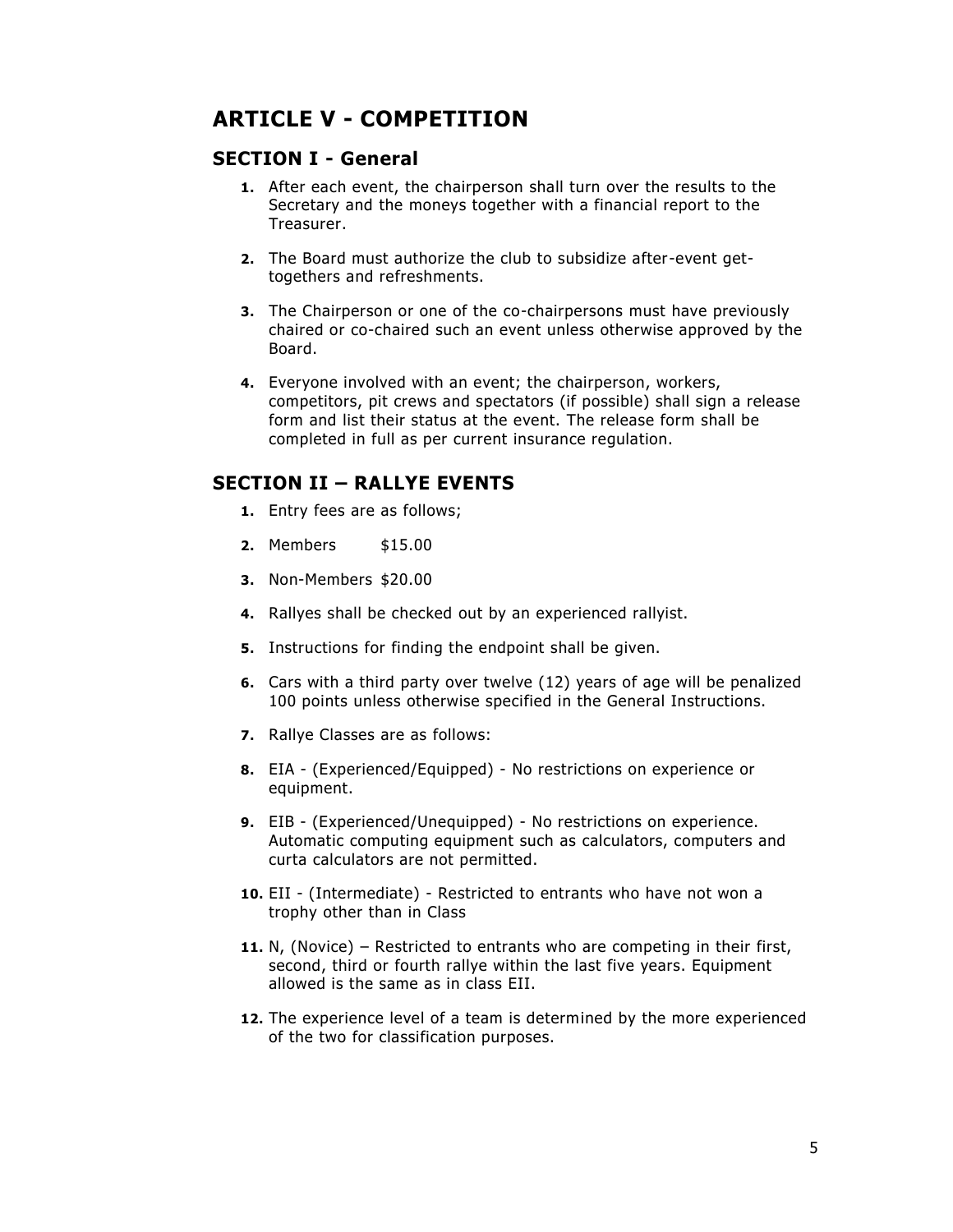- **13.** A team may elect to compete in a higher class than the one based on their experienced level. Such an election must be made at registration.
- **14.** Four cars make a class. One set of trophies (driver and navigator) is to be awarded for the first four cars and one set for every four cars thereafter.
- **15.** The bumping order is N-- EII -- EIB-- EIA. If the highest class does not contain at least four cars, its members run for first overall only.
- **16.** Enough cars to form at least one class must enter in order to hold a rallye.
- **17.** Protests shall be made to the Rallyemaster and he shall rule on them. An appeal may be made in writing, signed, and registered with the Rallyemaster no later than one hour after the protester's finishing time. This appeal must be accompanied by a protest fee equal to the event entry fee. The appeal will be considered by a committee of at least two disinterested parties appointed by the Board. If the appeal is upheld, the protest fee will be returned.

#### <span id="page-5-0"></span>**SECTION III - AUTOCROSS EVENTS**

- **1.** Entry fees are as follows:
	- a. Members \$25.00
	- b. Non-Members \$30.00
	- c. Autumn Leaf \$40.00
- **2.** A reciprocity agreement is in effect with the Northern Ohio Valley Region of the Sports Car Club of America. NOVR members shall, up on presentation of a current membership card, be charged the member fees at autocross events. Likewise, NHSCC members shall be charged members fees when competing at NOVR events.
- **3.** The main body of current rules for autocrossing is embodied in the system agreed upon by the Board of Directors and approved by the Membership.
- **4.** Autocross events shall be run rain or shine, consistent with the safety of the drivers and the workers.
- **5.** Score sheets posted at events shall show the driver's name, make of car, the car number and class of the car.
- **6.** The event Chairperson(s), free from any interference from either the competitors or North Hills Sports Car Club officials, shall be given adequate time to construct a course to their specification. Upon completion of the course, but before marking cone location or lining the course, the Chairperson(s) shall report to those present of the Executive Committee of the club. A Safety Committee (comprised of the President, Vice-President, Secretary, Treasurer, and/or members of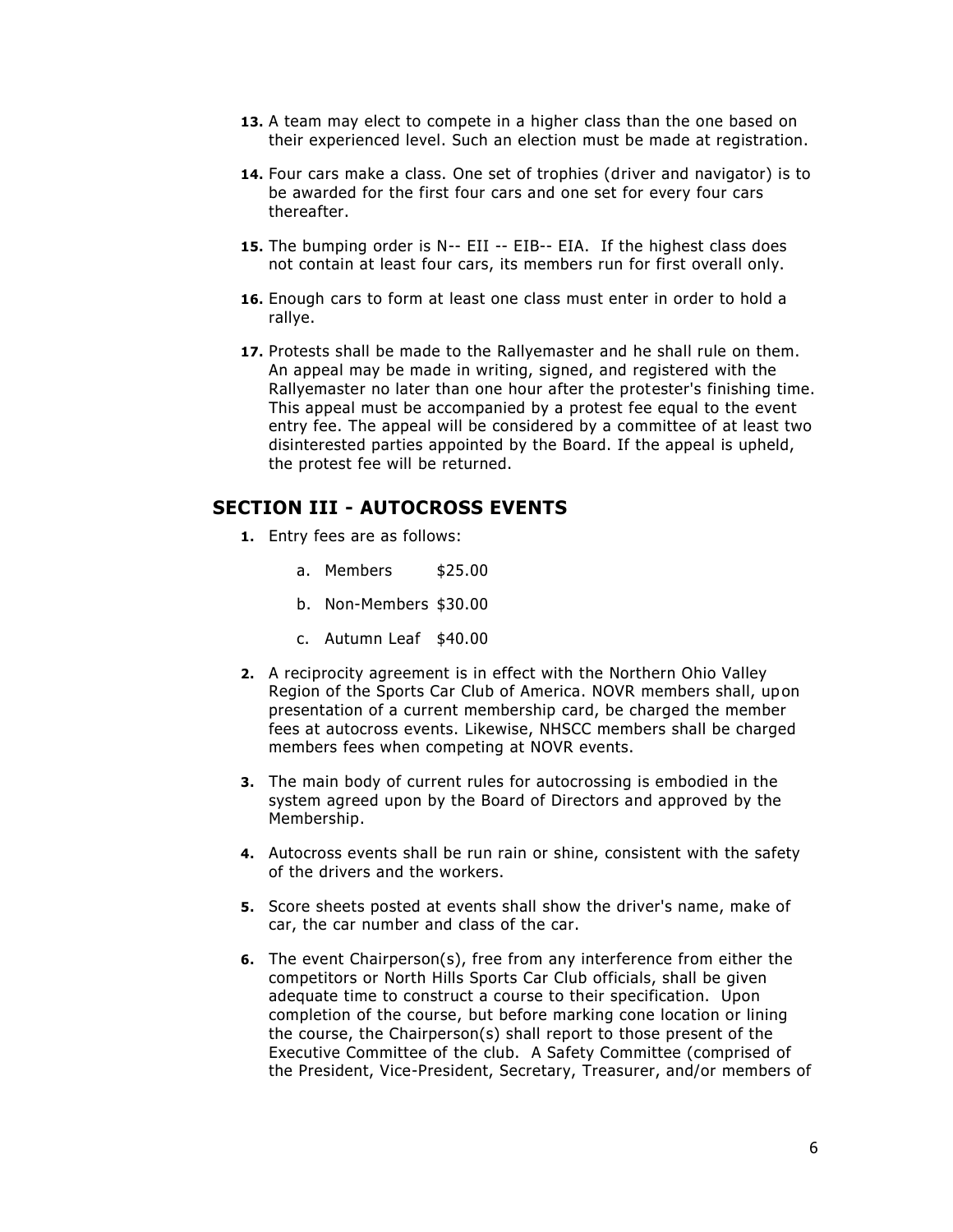the Board of Directors) along with the appointed Safety Steward and the event Chairperson(s) shall walk the course and make any changes to the course as needed consistent with the safety regulations currently detailed in the body of the autocross rules and by the insurance carrier of the club. This walk shall include close scrutiny of off camber turns. The decisions of the Safety Committee concerning safety issues are final. Upon completion of the course safety inspection, the Chairperson(s) shall then mark the cone location and line the course. The course shall then be open to competitors for course walks.

**7.** Passengers are permitted during timed runs if they are a registered driver for an event. Passengers shall be allowed on "training session runs" either before or after a timed event, providing that the passenger has signed the waiver, is wearing a seatbelt and helmet, and is in a car that has passed technical inspection and has run the event. Generally; a passenger should be either a student riding with an instructor or an instructor riding with a student during a driver's school.

Instructors shall be allowed to ride with novice drivers (a Novice being defined as a driver competing in two (2) or less events) during timed competition runs. Permission for instructor rides must be requested and approved by the President of the club and the Event Chairman prior to the ride.

**8.** Two (2) cars make a class. Trophies shall be awarded in the following manner:

| a. (2-3) Cars   | 1st Place Trophy |
|-----------------|------------------|
| b. $(4-6)$ Cars | 2nd Place Trophy |
| c. $(7+)$ Cars  | 3rd Place Trophy |

Only 1st, 2nd and 3rd Place trophies will be awarded in each class.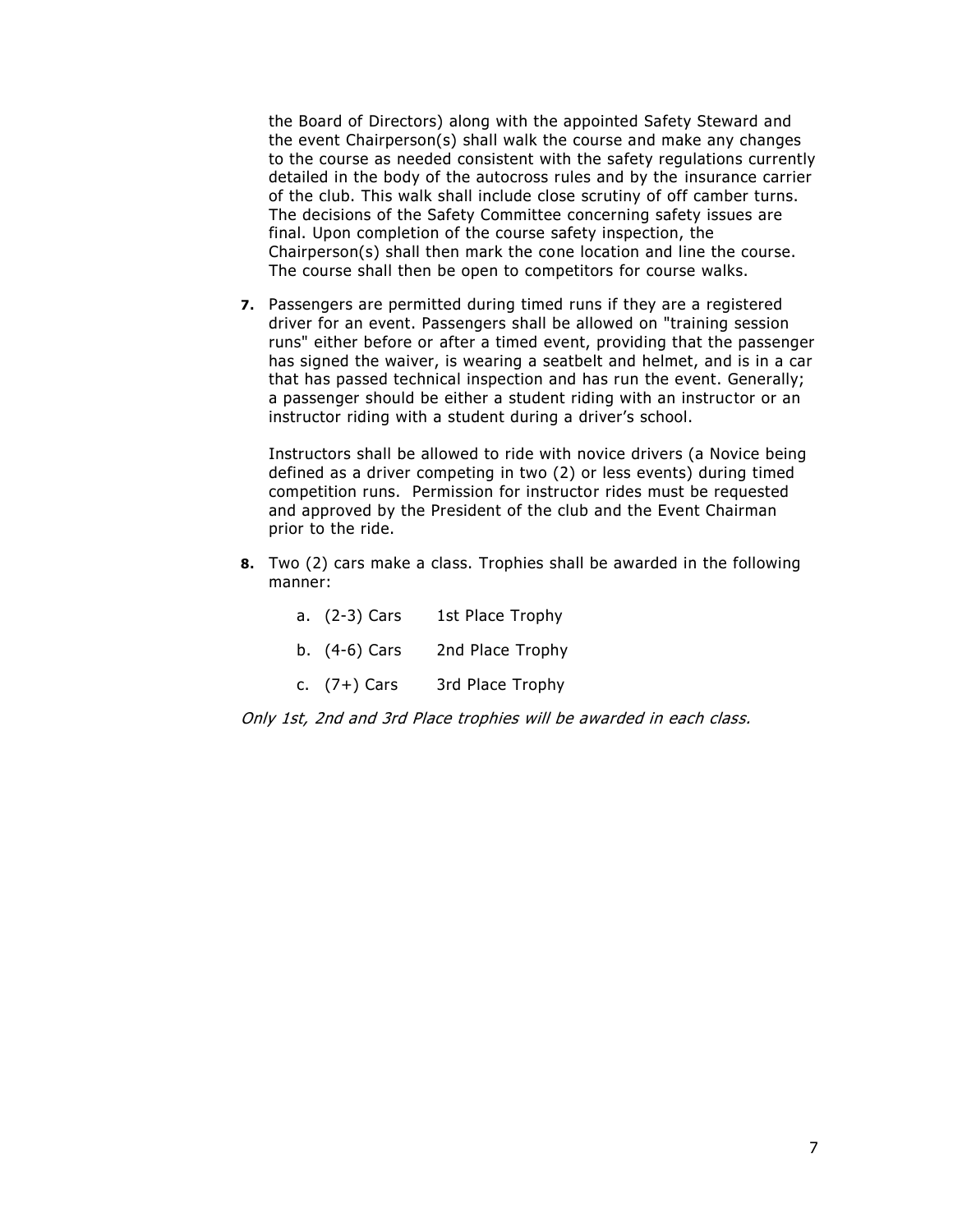## <span id="page-7-0"></span>**ARTICLE VI - COMPETITION POINTS SYSTEM**

#### <span id="page-7-1"></span>**SECTION I - GENERAL**

- **1.** Points toward the Year End Trophies shall be awarded only to members of the North Hills Sports Car Club.
- **2.** Points shall be awarded for that calendar year only. January 1 thru December 31.
- **3.** Each member shall drop one (1) of their lowest scoring driving competition points event to year end points scoring for year end points position. In no case shall anyone be required to drop the points earned for working the driving competition event without driving at said event.
- **4.** Non-member competitors at club events who join during the calendar year shall be awarded points retroactively to the beginning of the calendar year.
- **5.** Year End Trophies will be awarded to the top fifteen (15) points achievers. In the event of a tie, the competitors involved will share that place trophy. The next highest points total will be awarded a trophy for place as if a tie did not exist.

Example: If two competitors tie for third place in the points totals, those two will share third place honors. However, no fourth place trophy will be awarded. The next trophy award will be fifth place.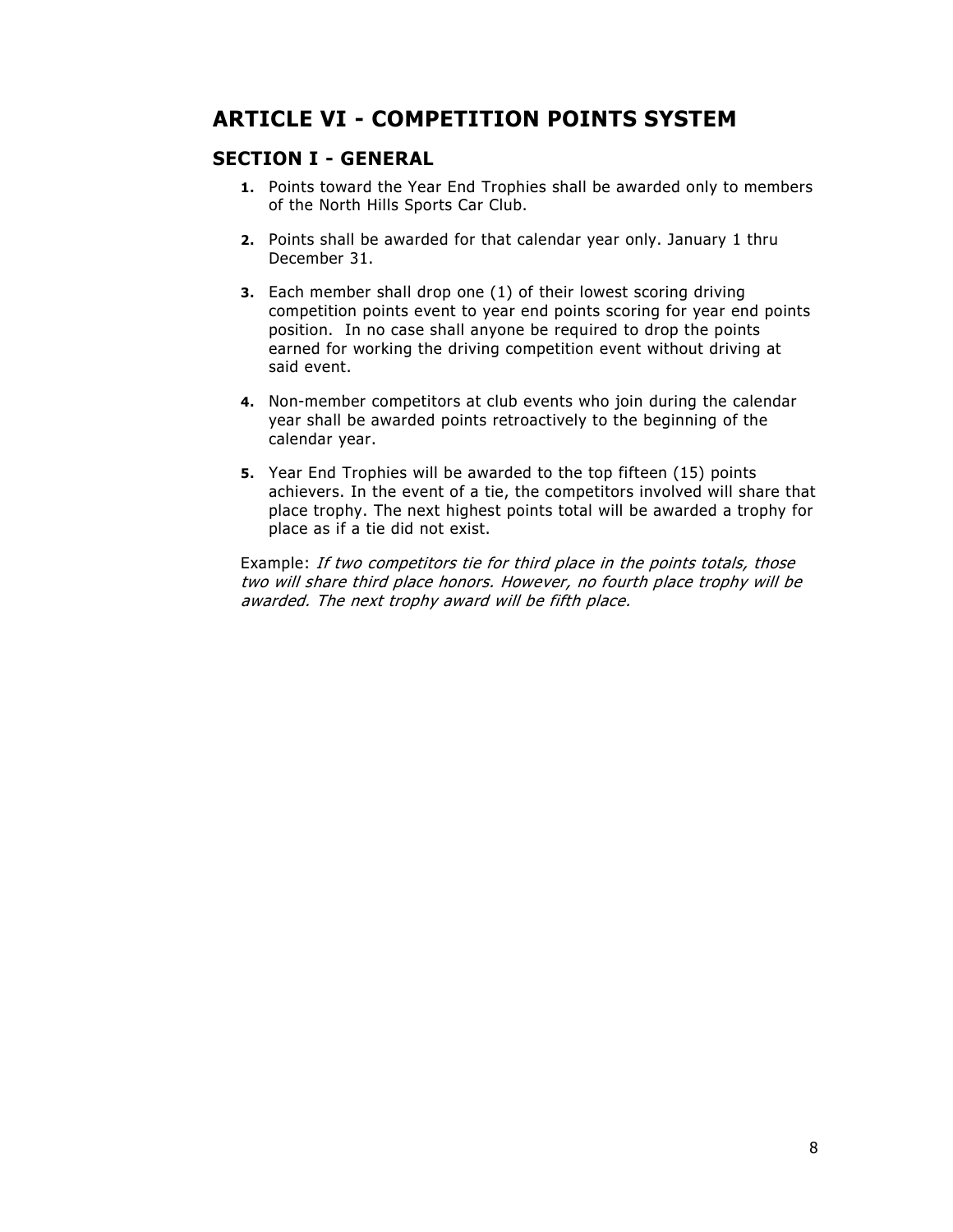## <span id="page-8-0"></span>**SECTION II –MEETINGS AND SOCIAL EVENTS**

<span id="page-8-1"></span>

|  | 1. General Membership Meeting Attendance                                    |                                |  |           |           |
|--|-----------------------------------------------------------------------------|--------------------------------|--|-----------|-----------|
|  | 2. Chair of Year End Banquet.                                               |                                |  |           |           |
|  | 3. Chair of other social events as authorized by<br>the Board of Directors. |                                |  |           |           |
|  | 4. Chair of the Pittsburgh Vintage Grand Prix event                         |                                |  |           | 15 points |
|  |                                                                             | SECTION III – AUTOCROSS EVENTS |  |           |           |
|  | 1. Autocross Chairperson & Co-Chairperson                                   |                                |  |           | 15 points |
|  | 2. Autocross Workers (not running that event)                               |                                |  | 5 points  |           |
|  | 3. Finishing Order Points:                                                  |                                |  |           |           |
|  |                                                                             | a. 1st place                   |  | 10 points |           |
|  |                                                                             | b. 2nd place                   |  | 7 points  |           |
|  |                                                                             | c. 3rd place                   |  | 5 points  |           |
|  |                                                                             | d. 4th place                   |  | 3 points  |           |
|  |                                                                             | e. 5th place and Lower         |  | 2 points  |           |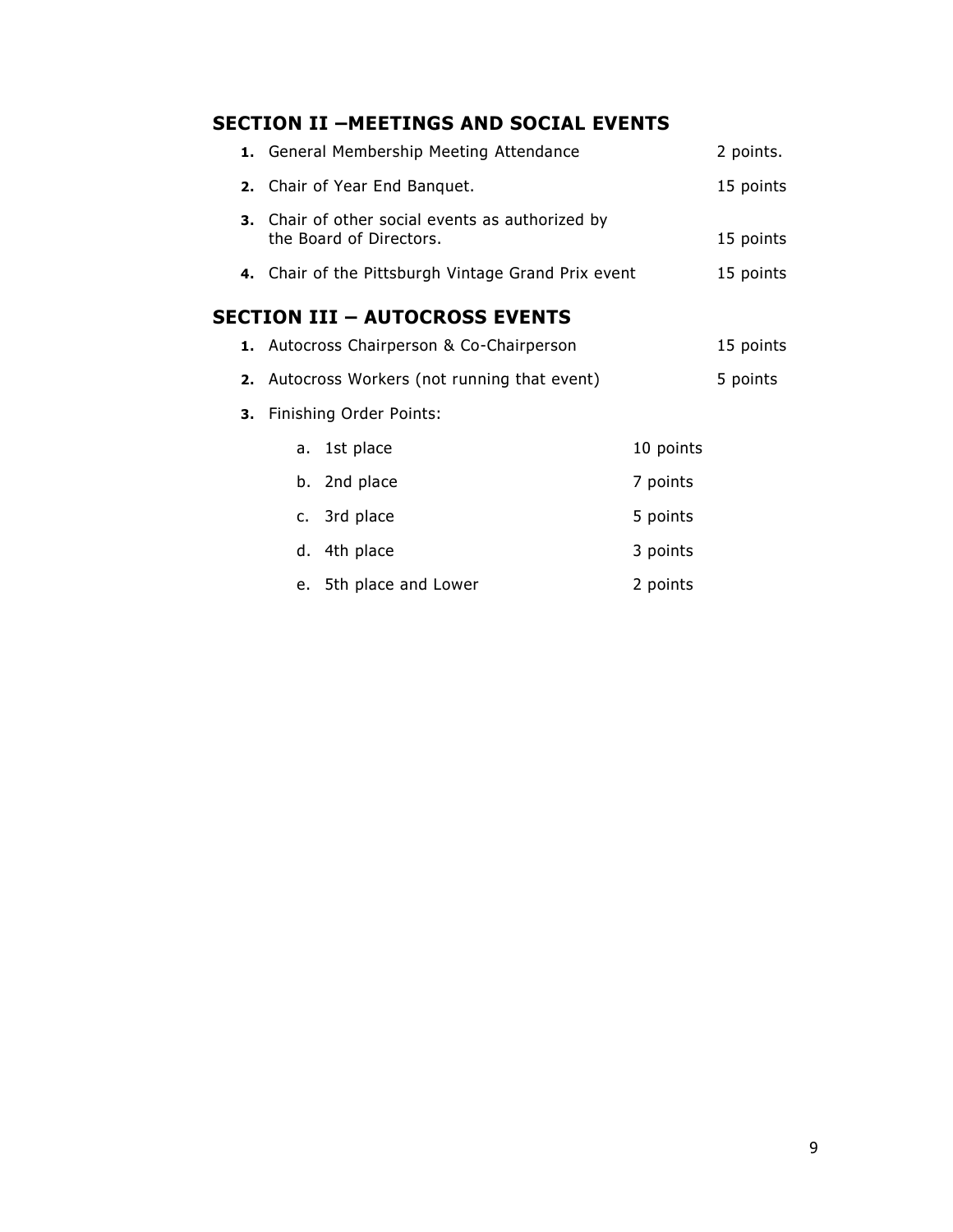#### <span id="page-9-0"></span>**SECTION IV – CANCELLED AUTOCROSS EVENTS**

- **1.** In the event that an autocross event must be canceled, points will be awarded in the following manner:
	- a. Event canceled prior to set up
		- i. Chair: 3 points
	- b. Event set up but not run
		- i. Chair: 7 points
		- ii. Workers: 2 points
	- c. Event subsequently run
		- i. Chair: 10 points

#### <span id="page-9-1"></span>**SECTION V - RALLYE EVENTS**

| 1. Rallyemaster & Co-Rallyemaster: |               |           | 25 points |  |
|------------------------------------|---------------|-----------|-----------|--|
| <b>2.</b> Rallye Workers:          |               | 10 points |           |  |
| 3. Pre - Run Crew:                 |               | 5 points  |           |  |
| 4. Finishing Order Points          |               |           |           |  |
|                                    | a. 1st Place: | 10 points |           |  |
|                                    | b. 2nd Place: | 7 points  |           |  |
|                                    | c. 3rd Place: | 5 points  |           |  |
|                                    | d. 4th Place: | 4 points  |           |  |
|                                    |               |           |           |  |

e. 5th Place & Lower: 2 points